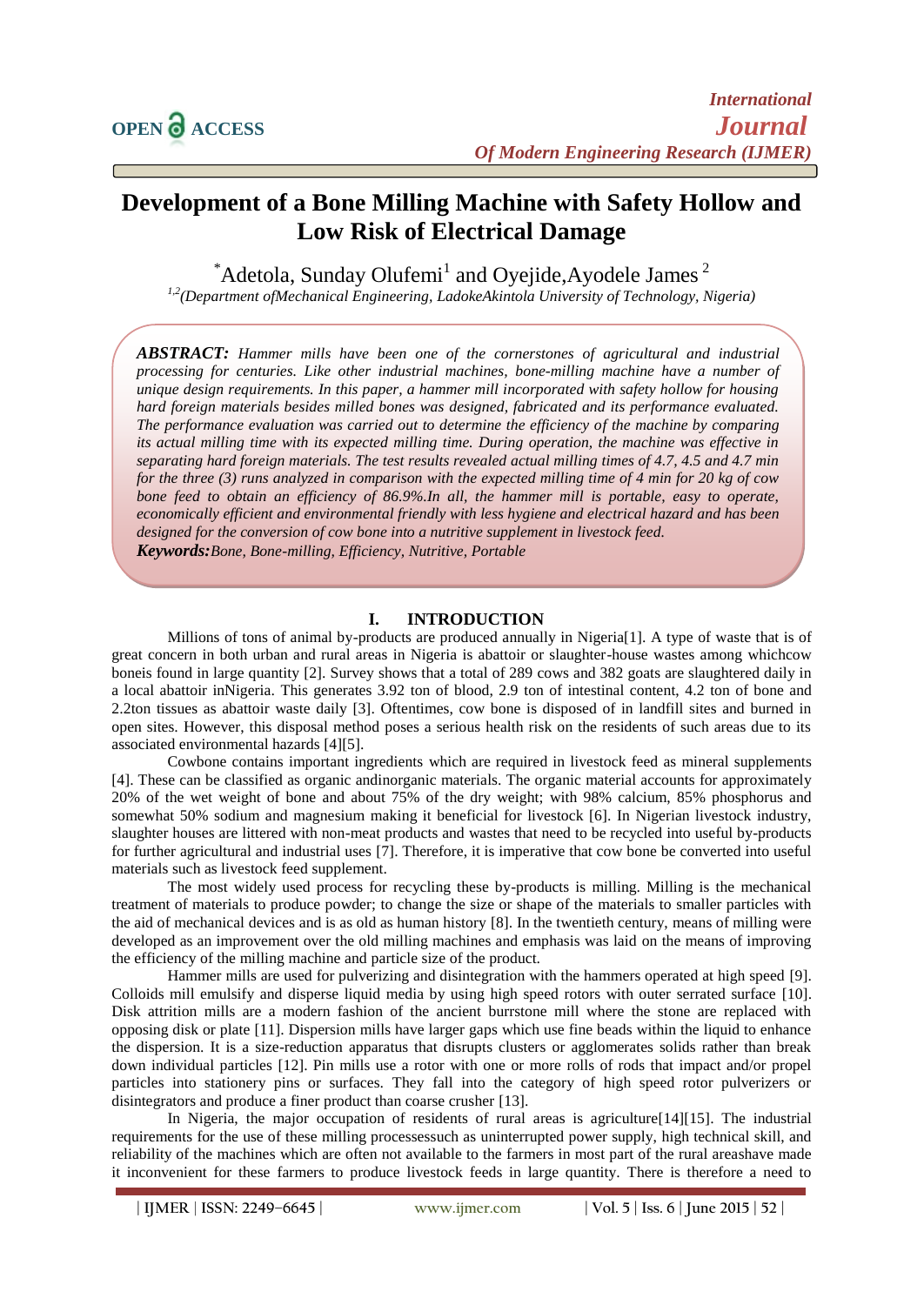consider means through which these high industrial requirements can be reduced in the conversion of bone waste into livestock feed supplement. As a result, this work is aimed towards the development of abone milling machine with industrial energy conservation, economic efficiency and high mechanical simplicity.

## **II. MATERIALS AND METHOD**

The materials that were used in this workare mild steel, shaft, bearing, plate sheet, angle bar, bolt and nut, belt, pulley, electric motor, socket, cutting stone and filling stone. Since the machine is expected to be a means by which agricultural workers in the rural area of the country can convert bone waste to feed, the machine has been designed to keep cost low by using materials that are readily available and cheap. Mild steel was chosen as the material to fabricate the bone milling machine due to itsstrength and low medium carbon content which makes it easy to weldand gives it a low weight thus enhancing ease of conveyance.

The bone milling machine has been designed so that the shaft and hammers are powered by a threephase electric motor of 5.5 h.p, running at a speed of 1440 rev/min.The machine is based on the principle of impact and consists of twelve hammers on the driving shaft.The bones are crushed by the rotating hammer at a high velocity of 1152 rev/min. The milled bones then pass through the discharge unit to be stored for use in poultries as mineral supplement in livestock feed. The milling machine was designed in such a way that the hammer milling machine while rotating, separates foreign particles such as stones and metallic particles to the safety hollow.

#### **2.1 Machine Operation**

Hammer mills operate on the principles of impact and pulverization [16]. The cow bones were fed into the hammer mill through the feed hopper. The feed hopper was chamfered to facilitate unidirectional flow of the raw material by gravity to the milling chamber. The hammers struck the dried cow bones and broke them into small pieces each time there was a successful hit. The interior part of the machine was designed such that the pulverized material was prevented from leaving the milling chamber until it had been reduced to fine particles. On subsequent impact by the hammers, the larger particles or uncrushed materials were recycled to the crushing chamber. 20 kg of dried cow bones were fed into the chamber through the hopper and the duration of the milling process was recorded.

The hammer mill essentially consists of a number of steel hammers radially and axially spaced on a steel shaft which rotates at a highspeed in a strong housing called base. On the bottom of the housing and close to the tip of the hammers is a sieve. The fine particles passed through the sieve and were collected. The fineness of the particles was controlled by using sieves of different mesh sizes.

#### **2.2 Machine Design**

This section attempts to show the basic equations used in the design of the hammer mill and the principles adopted. The major parts designed in this work are the shaft, belt and pulley, and the hopper.

#### **2.2.1 Shaft Design**

Shafts are designed on the basis of strength, rigidity or stiffness [17]. On the basis of strength, the cases considered were when the shaft was subjected to:

(i) Shaft subjected to twisting moment or torque only, a length of 0.40m was chosen because shaft length should be short to limit whirling and torsional vibration during operation according to [17], twisting moment is given as  $\tau = qJ/r$  (1)

[18]noted the following from the compression test carried out on the hardest part of the femur bone of a cow.  $f = 2500 \text{ N}$   $l = 0.40 \text{ m}$ 

$$
t = fl
$$

Using

$$
\frac{\Gamma}{I} = \frac{q_{\text{max}}}{r} \tag{2}
$$

$$
q_{\text{max}} = \frac{\text{Tr}}{J} = \frac{\text{T} \times \frac{d}{2}}{\frac{\pi d^4}{3^2}} = \frac{16 \text{T}}{\pi d^3}
$$
 (3)

$$
q_{\text{max}} = \frac{16T}{\pi d^3} \le q_{\text{allow}}
$$
 (4)

(ii)For shafts subjected to bending only, the maximum stress (tensile or compressive) given by [17] is as expressed in equation (5)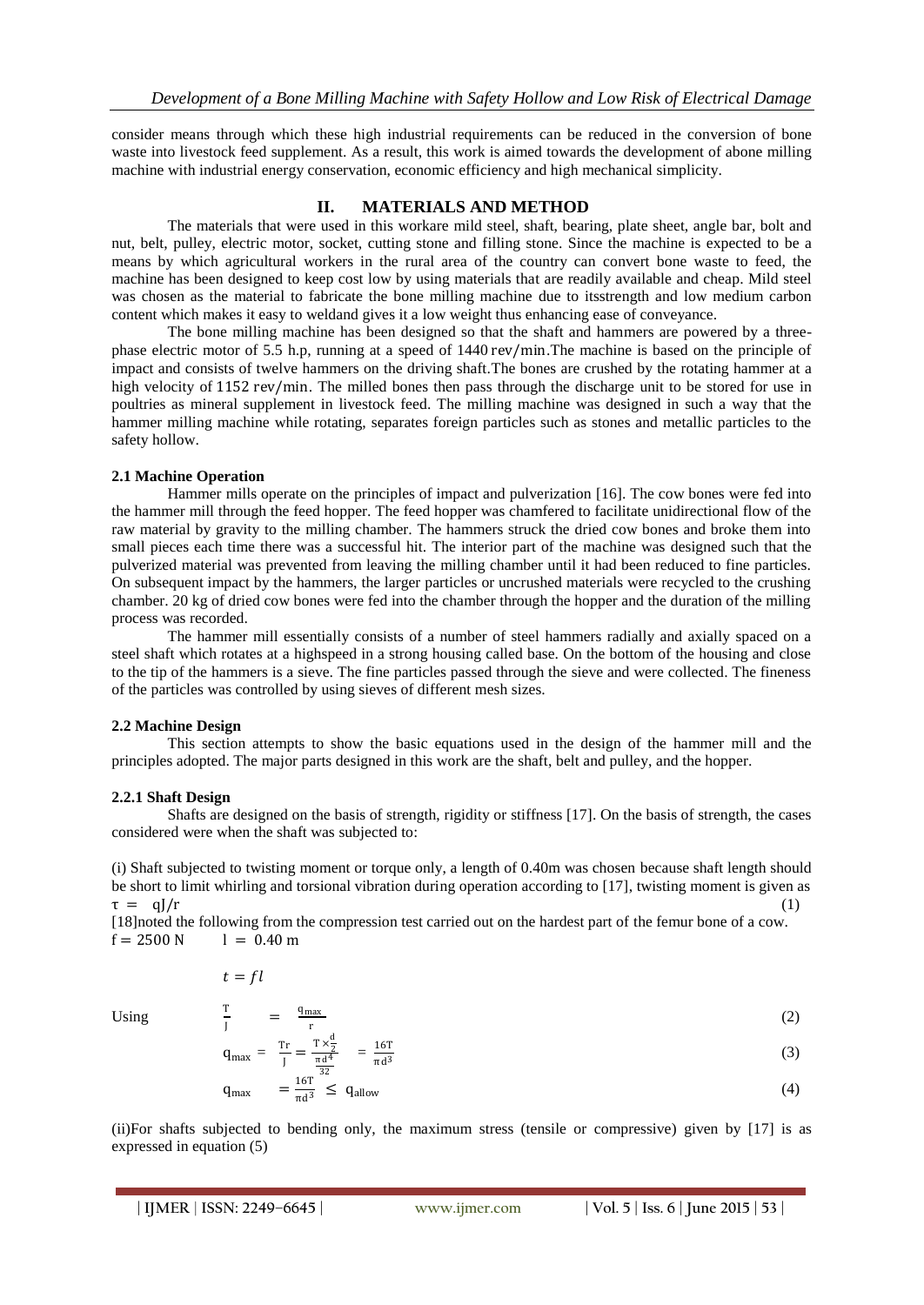$$
M = \frac{\sigma_{bl}}{y} \tag{5}
$$

But I =  $\pi/64 \times d^4$  for a solid shaft and  $y = d/2$ Substituting for I and y in equation (2), we have;  $M = \frac{\pi}{32} \times \sigma_b \times d^3$ But  $M = (W \times L)/8$  (7) Therefore  $\sigma_b$  =  $\frac{32M}{\pi d^3}$ 

 $\pi d^3$ 

(iii)When shafts are subjected to combine twisting moment and bending moment according to [17] two theories that are important are maximum shear stress or Guest's theory used for ductile material such as mild steel and maximum normal stress or Rankine's theory which is used for brittle materials such as cast iron. Guest's theory was considered in the design becausethe shaft is a ductile material

According to the maximum shear stress theory, the maximum shear stress in the shaft is given as:

$$
\lambda_{\text{max}} = 2\sqrt{[(\sigma_{\text{b}})]^2 + 4\tau^2}
$$
\nSubstituting equation 4 and 7 into 8

Substituting equation 4 and 7 into 8

$$
\lambda_{\text{max}} = \frac{16}{\pi d^3} [\sqrt{M^2 + T^2}]
$$
  
Therefore, 
$$
\lambda_{\text{max}} = \frac{16}{\pi d^3} [\sqrt{M^2 + T^2}]
$$
  
or where  $\sqrt{[M^2 + T^2]} = T_\theta$  (9)

#### **2.2.2 Design of Transmission Shafts for Torsional Rigidity**

According to Ghupta and Khurmi (2005), for a solid shaft, the angle of twist can be determined using equation (10). The amount of twist permissible depends on the particular application and varies from 0.3-  $3^{\circ}/\text{m}$ .

$$
\theta = TL/GJ \times 180/\pi \tag{10}
$$

$$
=\frac{584 \text{TL}}{\text{Gd}^4}
$$

The value of twist used in this design is 2.6°/m which was determined by substitution of values into equation (10)

#### **2.2.3 Belt and Pulley**

Allowable stress for rubber is from 1.0 - 1.7mPa. Rubber density,  $\rho = 1.250 \text{kg/m}^3$ , The arrangement of belt and pulley was designed to facilitate the transmission of motion between shafts. According to [17], belt design analyses are carried out using the following equations. Power,  $P = (T_1 - T_2)$ ) V (11)

Belt tension ratio =  $\frac{T_1 - mv^2}{T_1 - mv^2}$ (12)

 $T_{2}-mv^2$  $= e^{\lambda}$  fαcosecθ Where m = b t p sin  $\beta = \frac{D-d}{26}$  $\alpha_1$  = 180° - 2β

 $\alpha_2$  = 180° - 2 sin<sup>-1</sup> $\frac{D-d}{2C}$ <br>180° + 2β  $=$  180° + 2 sin<sup>-1</sup>  $\frac{D-d}{2C}$ 

The centrifugal tension is given by:  
\n
$$
f_c = m_b \, v_b \tag{13}
$$

and the belt length was determined by equation (14) L =  $[\sqrt{4C^2 - (D_1 - d_1)^2}] + \frac{1}{2}(\alpha_1 d_1 + \alpha_2 D_1)$  $(14)$ 

(6)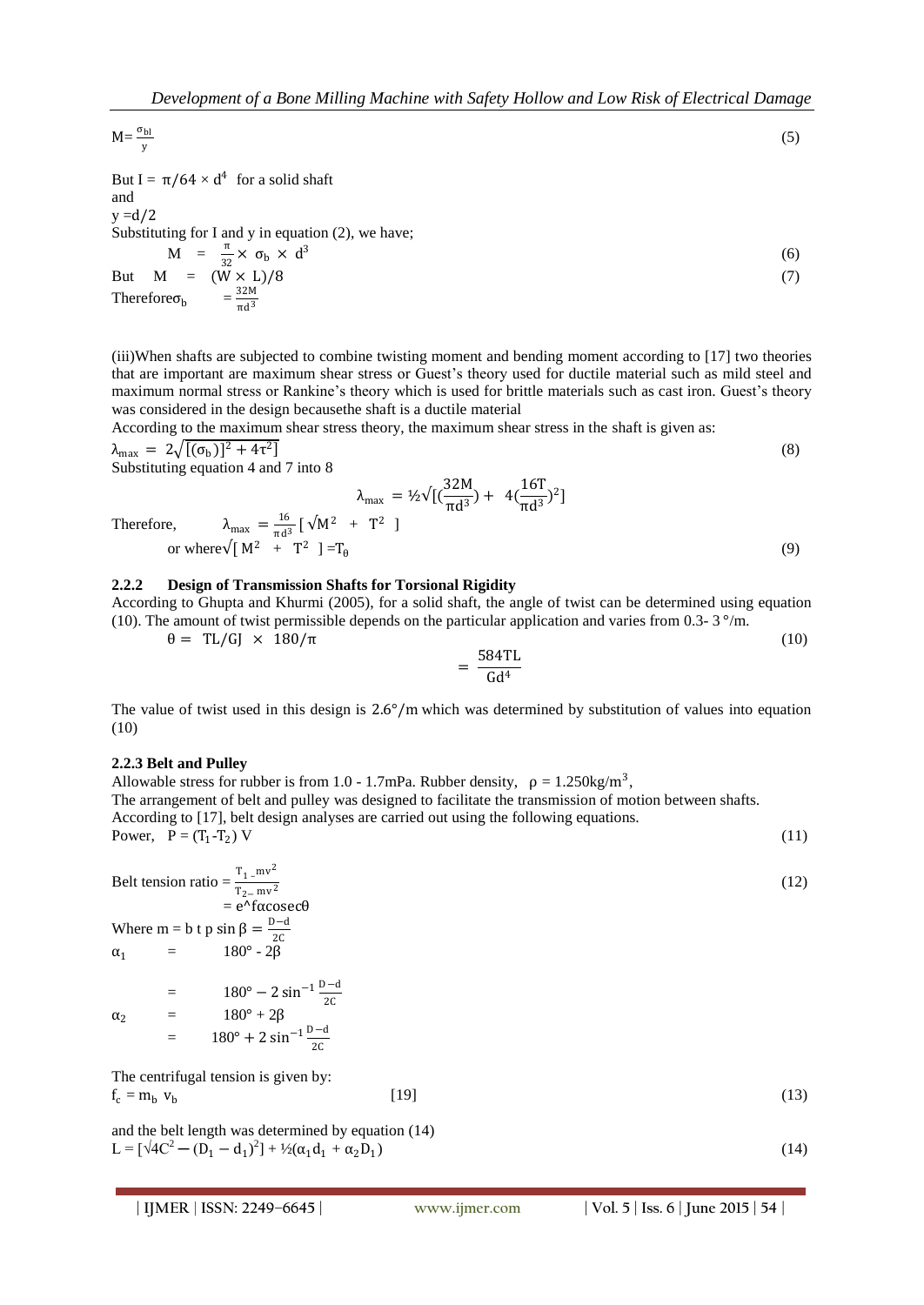### **2.2.4 The Hopper**

The bone milling machine was designed to grind 20kg of dried bone in 4min.Fig. 1 shows the assembly drawimg of the bone milling machine. The volume of the feeding hopper was determined thus:  $V = m/d$  (15)



**Figure 1:** Assembly drawimg of the bone milling machine

## **2.2.5 Designs For Whirling**

 $F_0 = m(r + e)w^2$ 

 $F_0$  must be resisted by the inertia force on the shaft, which is Kr. Therefore,  $m(r + e)w^2 = kr$  (16) From equation (15) ew <sup>2</sup>

$$
r = \frac{ew}{(k/m)-w^2}
$$

where  $w = \sqrt{\frac{K}{M}}$  $\frac{N}{M}$  then the axis of rotation becomes wide and whirling will take place  $W_n^2 = K/M$ 

then,  $r/e = \frac{\left(\frac{w}{w_n}\right)^2}{\left(\frac{w}{w}\right)^2}$  $1-\left(\frac{w}{w_n}\right)^2$ 

When  $\frac{w}{w_n} = 1$ 

From the American Society of Mechanical Engineering (ASME) code, for no whirling situation, w  $\frac{w}{w_n}$  < 0.707

where  $w = 2πN/60$  and  $k = \frac{πd^4G}{22L}$ 32L [20]

#### **2.3 Fabrication of the Milling Machine**

The mild steel plate was cut to specification to fabricate the hopper, and some other parts were considered to specification so as to fit the design as shown in the TABLE1.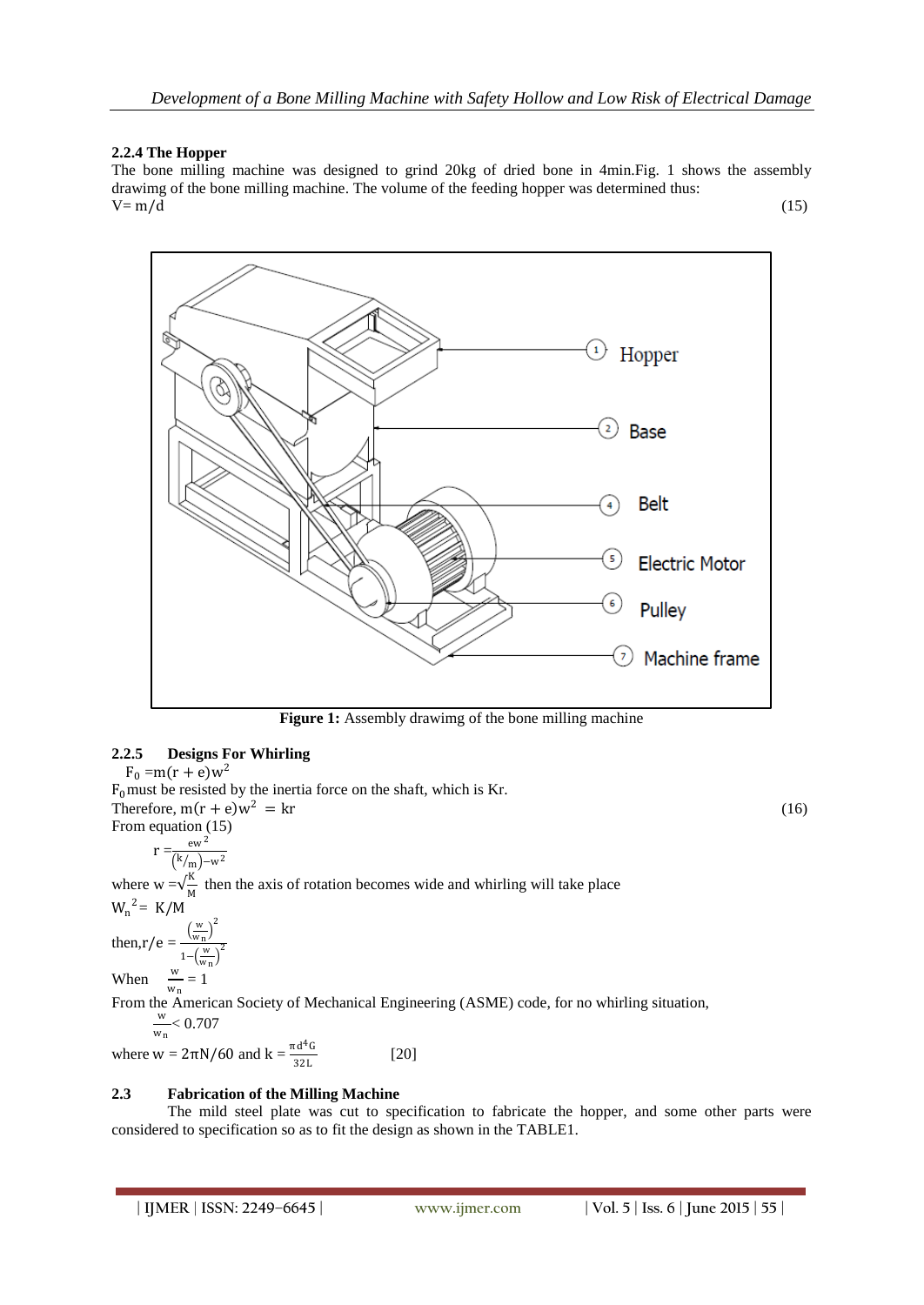| S/N | Material              | Specification                       |  |
|-----|-----------------------|-------------------------------------|--|
|     | Mild steel angle iron | $76$ mm $\times$ 69mm               |  |
|     | Mild steel plate      | $1220$ mm $\times$ 2440mm           |  |
|     | Mild steel shaft      | $50$ mm $\times$ 450mm              |  |
|     | Mild steel flat bar   | $30 \text{mm} \times 300 \text{mm}$ |  |
|     |                       |                                     |  |

**Table 1: Materials used in fabrication and specification**

Flat metal plate was welded to the tip ends of the hopper front: This serves as a channel through which the base will be joined to the hopper using bolts and nuts. Solid shaft of adequate size was selected. The hammer chamber plate was also cut to specification and welded together, six auxiliary shafts were welded to the gaps between the disc and two hammers where inserted on each of the shafts, making twelve hammers all together and the entire component was welded to the stand.

The angle iron bars were welded together to form the support on which the hammer chamber stands. The bearing support was also welded to the side of the hammer chambers in such a way that the bearing fit properly to aid smooth running of the shaft. The mild steel plate was cut into appropriate size and shape to make the hammer. The hammers were heat treated to obtain the required property and strength.Plate 1, 2 and 3 shows the side view of the machine,hammers on the auxiliary shafts,safety hollow opened and safety hollow closed with mild steel, respectively.



**Plate 1:** side view of the machine **Plate 2:** hammers on the auxiliary shafts



Plate 3: safety hollow opened Plate 4: safety hollow closed with mild steel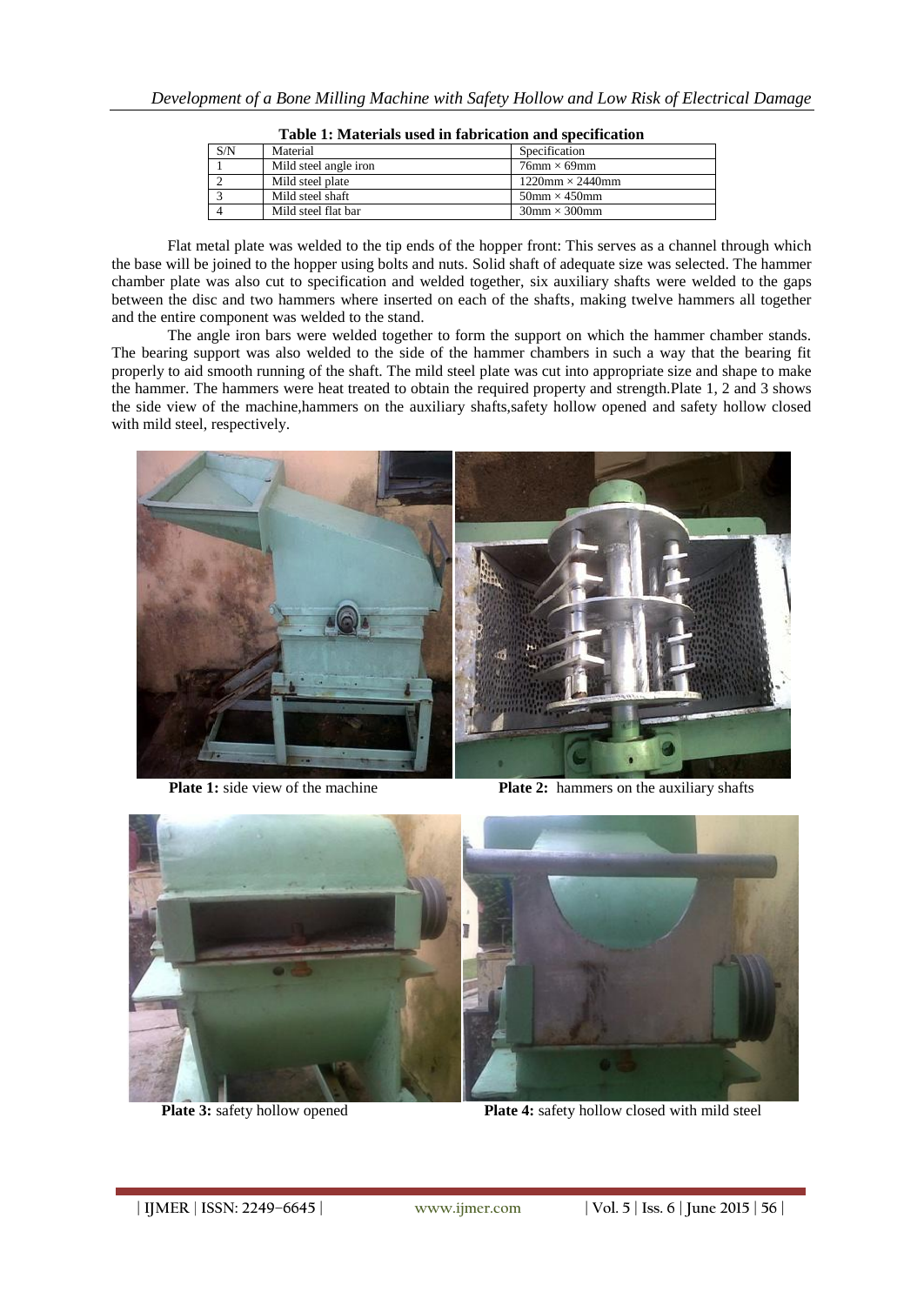## **III. RESULT AND DISCUSSION**

The procedure was repeated thrice for consistency and the efficiency was determined. Khurmi and Ghupta, 2005 reported that a bone milling machine milled 100kg of bone in 20minutes and while in this paper it milled 20 kg in 4 minutes which implies that the two are operating with the same efficiency.The output efficiency of the bone milling machine are shown in Table 2.

| S/N | Sample | Mass (kg) | (min) | Expected milling time   Weight of bone after<br>milling $(Kg)$ | Actual milling<br>time<br>(min) |
|-----|--------|-----------|-------|----------------------------------------------------------------|---------------------------------|
|     |        | 20        |       | 18                                                             |                                 |
|     |        | 20        |       | 19                                                             | 4.5                             |
|     |        | 20        |       | 18                                                             | 4.7                             |

| μ                 | $= 20$ kg |                                     |                                        |
|-------------------|-----------|-------------------------------------|----------------------------------------|
| $\lambda_{\rm e}$ | $=$       | $(4+4+4)/3$                         | $= 12/3$                               |
| $\lambda_{\rm t}$ | $=$       | $(4.7 + 4.5 + 4.7)/3$               | $= 4$ min<br>$= 13.9/3$<br>$= 4.6$ min |
| $W_{\rho}$        | $=$       | m/At                                |                                        |
|                   | $=$       | 20/4                                |                                        |
|                   | $=$       | $5 \text{ kg/min}$                  |                                        |
| $W_r$             | $=$       | m/Aat                               |                                        |
|                   | $=$       | 20/4.6                              |                                        |
|                   | $=$       | $4.35$ kg/min                       |                                        |
| $\eta_{\rm m}$    | $=$       | $\frac{w_r}{\sim} \times 100$<br>We |                                        |
|                   | $=$       | $4.35/5 \times 100$                 |                                        |
|                   | $=$       | $0.869 \times 100$                  |                                        |
|                   | $=$       | 86.9%                               |                                        |
|                   |           |                                     |                                        |

Thus, the output efficiency of the bone milling machine is 86.9 %.

The machine has been designed and fabricated so as to separate foreign materials which may get into the feed during the milling process. The hammers while rotating at high speed, screens out any material or object stronger than bone into the safety hollow at the backend of the machine, this will elongate the useful life of the hammer and aid operational safety. It was observed that fineness of the milled material increases from the first to the last test. Also the weight of the bone before and after milling remained relatively the same. This means that there is a limited loss of materials during the milling process. Some of the particles produced by hammer mills are in the form of dust and are lost into the atmosphere during the process of collecting. The relative lost in weight was due to the safety hollow at the backend of the bone milling machine which houses hard particles, and some raw materials which may have been feed with the bone through the hopper. The minimum loss of dust is an advantage as it can help reduce serious health hazard to the human operators ofthe hammer mills as they enter the lungs (which can lead to cancer) and ears (which can lead to hearing loss), eyes (which can lead to blindness).

The machine efficiency was due to the ratio of the actual milling time to the expected milling time. The difference in milling time was from operators delay in the different feeding process. The number of hammers on the rotating shaft as well as the power of the electric motor has a direct influence on the milling time and hence the efficiency of the machine. The higher the hammers the higher the impact, and the higher the electric motor power the higher the speed of rotation.It was observedfrom the test that for proper maintenance and operation of the machine, over feeding of dried bones into the machine (> 20 kg) should be avoided and the bearing should be properly greased by removing the seal. A vibration damper was incorporated into the foundation of the bonemilling machine to reduce the noise and vibration of the machine.The hammer carrier was also designed to prevent the electric motor from getting burnt from wrong connection of the cable into the electric motor; it operates such that the pulleys rotate in an anti-clockwise direction indicating that the cable connection is wrong. The unmilled and milled cow bone are shown in Fig. 2 and Fig. 3.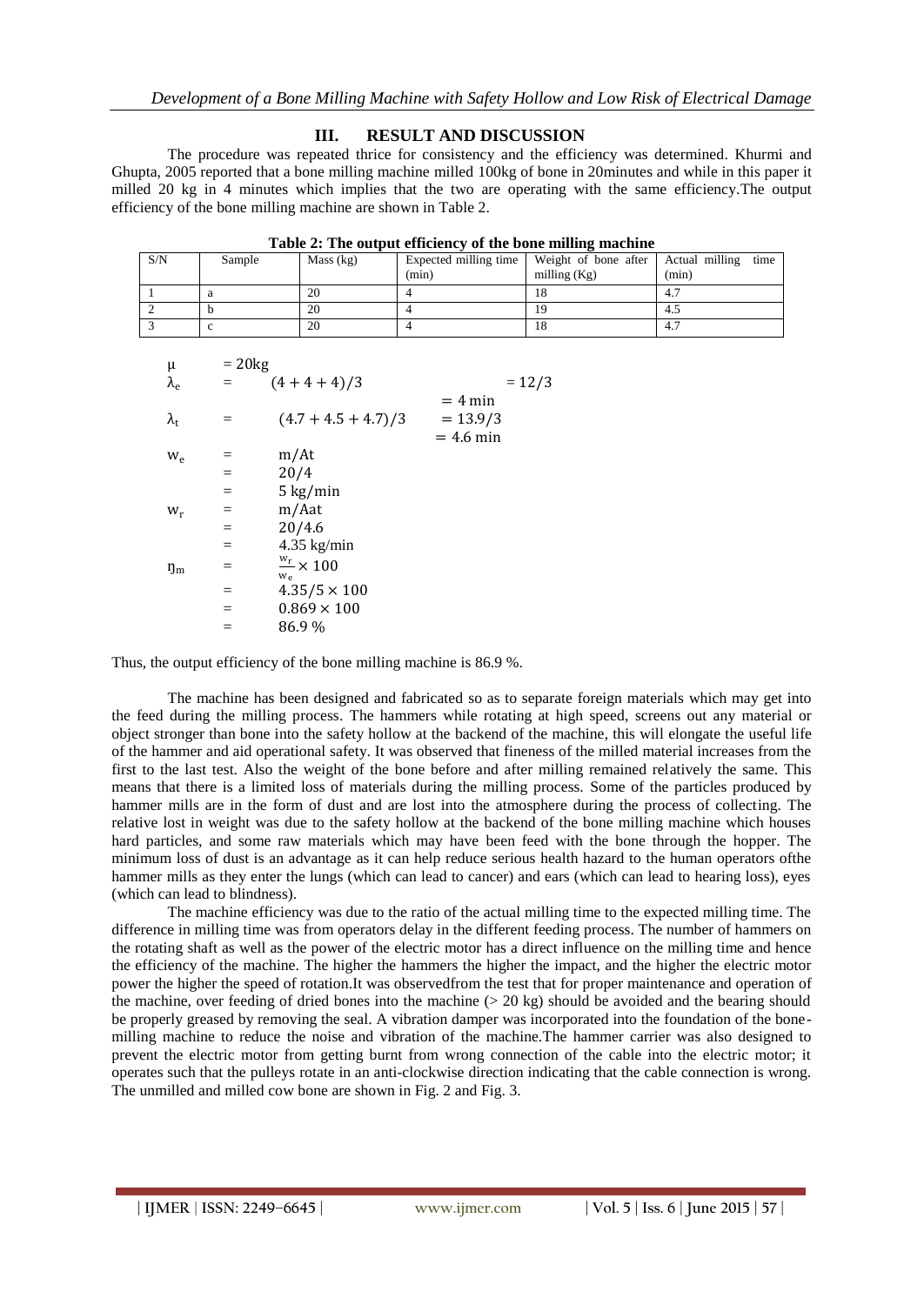*Development of a Bone Milling Machine with Safety Hollow and Low Risk of Electrical Damage*



**Figure 2:** Sample of the dried un-milled cow bone **Figure 3:** Sample of the milled cow bone

## **IV. CONCLUSION**

This paper was aimed at the design, fabrication and performance evaluation of a bone mill with a special attribute of separating foreign particles into the safety hollow. The machine was majorly constructed using locally available materials with preference for local utilization. Its major components are feeding hopper, shaft, hammers, frame, base, bearing,electric-motor, cutting and filling stone.The hammers have been designed to rotate in an anti-clock wise direction manner in case of wrong electrical connection, thereby rendering assurance to the electric motor. From the performance evaluation of the machine, a reasonably high efficiency was achieved for bone milling. Its portability is also a benefit in that it can be conveniently be conveyed to other places within the area or beyond for use.

The adverse effects of smoke and noise have been substantially reduced by this new machine making it advantageous in rural areas where measures for determining consequent environmental impact are not usually available. With the location of application in mind, this machine has been designed to cater for inadequate technicality on the part of local operators.The machine is economically feasible with high mechanical simplicity. In order to aid the growth of local livestockfeed production, it is recommended that this machine be developed capacity-wise and commercialized.

#### **NOMENCLATURE**

| T                | Twisting moment (or torque) acting upon the shaft               | Nm              |
|------------------|-----------------------------------------------------------------|-----------------|
| F                | Applied force                                                   | N               |
|                  | Polar moment of inertia of the shaft about the axis of rotation | M <sup>4</sup>  |
| q                | Torsional shear stress                                          |                 |
| r                | Distance from neutral axis to the outermost fiber               | m               |
| М                | Bending moment                                                  | Nm              |
|                  | Volume                                                          | cm <sup>3</sup> |
|                  | Moment of inertia about the axis of rotation                    |                 |
| $\sigma_b$       | Bending stress                                                  | Nm              |
| y                | Distance from the neutral axis to the outermost fiber           | m               |
| L                | Length of shaft                                                 | m               |
| $\boldsymbol{m}$ | <b>Mass</b>                                                     | kg              |
| k                | shaft stiffness                                                 |                 |
| G                | Polar moment                                                    | Gpa             |
| P                | Power transmitted                                               | Watts           |
| $T_1$            | Belt tension on tight side                                      | N               |
| T <sub>2</sub>   | Belt tension on loose side                                      | N               |
|                  | Coefficient of friction between belt and pulley                 |                 |
| $\alpha$         | Angle of wrap                                                   | degree          |
| θ                | Groove angle for v-belt                                         | degree          |
| β                | Belt width                                                      | mm              |
|                  | Belt thickness                                                  | mm              |
|                  | Belt density                                                    | $\text{kg/m}^3$ |
| D                | Outside diameter of large pulley                                | mm              |